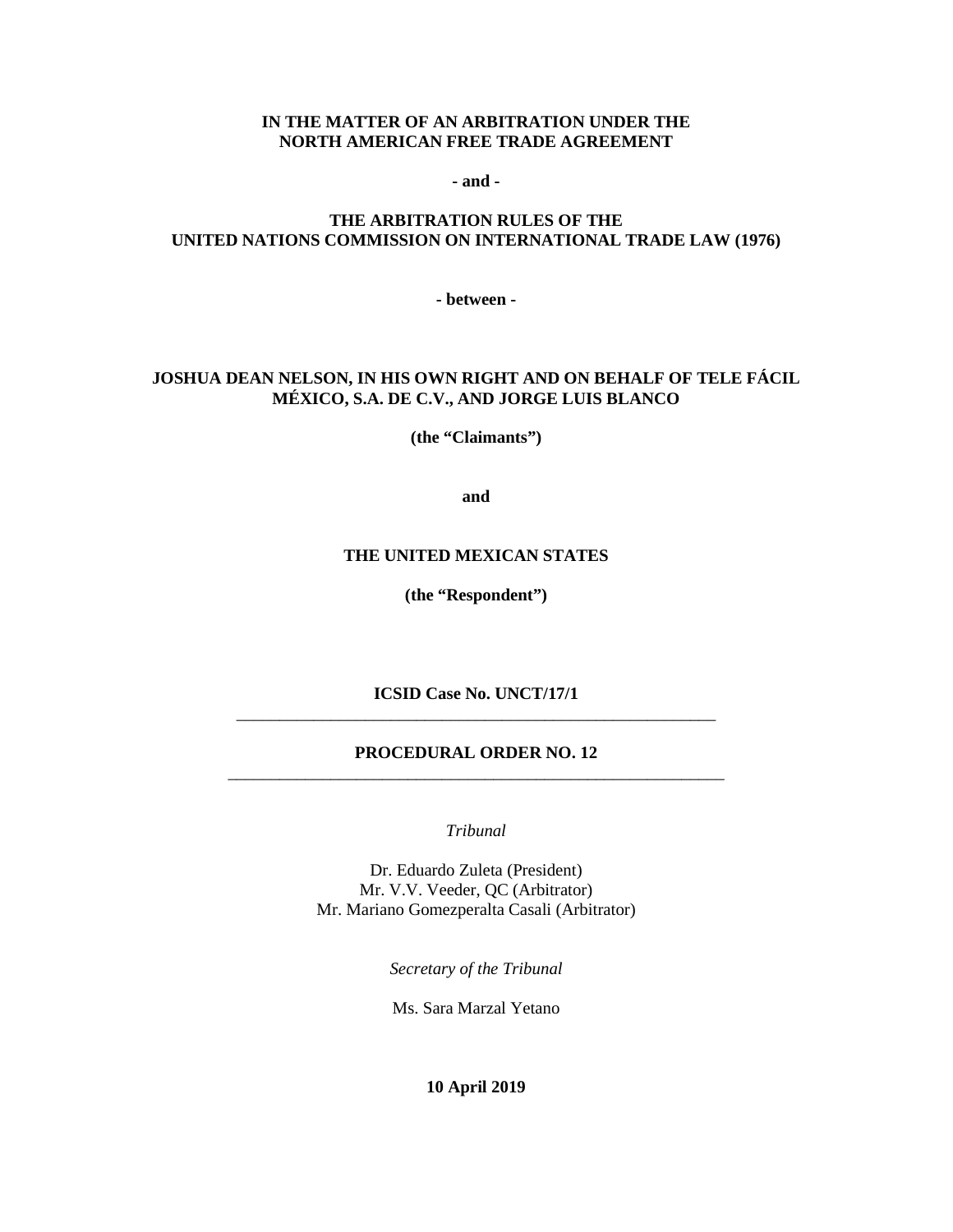### **Introduction**

The Tribunal refers to:

- − The draft agenda for the pre-hearing organizational meeting circulated by the Secretary of the Tribunal on 1 February 2019;
- − The Parties' Joint Proposal for the pre-hearing organizational meeting submitted on 20 March 2019; and
- − The Parties' communications of 29 March 2019 with additional observations on whether or not closing statements should be included in post-hearing briefs.

On the basis of the agreements reached by the Parties on the organization of the upcoming hearing, and having deliberated, the Tribunal now issues the present Order.

# **Order**

# **I. Hearing Schedule and Allocation of Time**

### **1. Daily Schedule:**

- a. The hearing will take place from Monday 22 April 2019 to Friday 26 April 2019.
- b. The hearing will start at 9:00 a.m. each morning and end at 5:30 a.m. However the Tribunal may, in consultation with the Parties, extend the hearing until 6:30 p.m.
- c. Each day there will be a lunch break of 1 hour (at around 1:00 p.m.) and two coffee breaks of 15 minutes, one mid-morning and one mid-afternoon.

### **2. Allocation of time between the Parties**:

- a. **Time allocated to the Parties**: There will be a total of 30 hours available for the Parties which will be distributed in equal parts between them, *i.e*. 15 hours each, including opening statements, witness and expert examination and any closing presentations determined by the Tribunal pursuant to section V(3) below. Additional hours resulting from extensions as per Secction 1(b) above will be allocated equally between the Parties. The Parties may use their time as they see fit.
- b. **Time allocated for questions from the Tribunal**: The Tribunal will have 5 hours for questions, which it may use at any time during the hearing. Such time will not be deducted from the total time allocated to the Parties.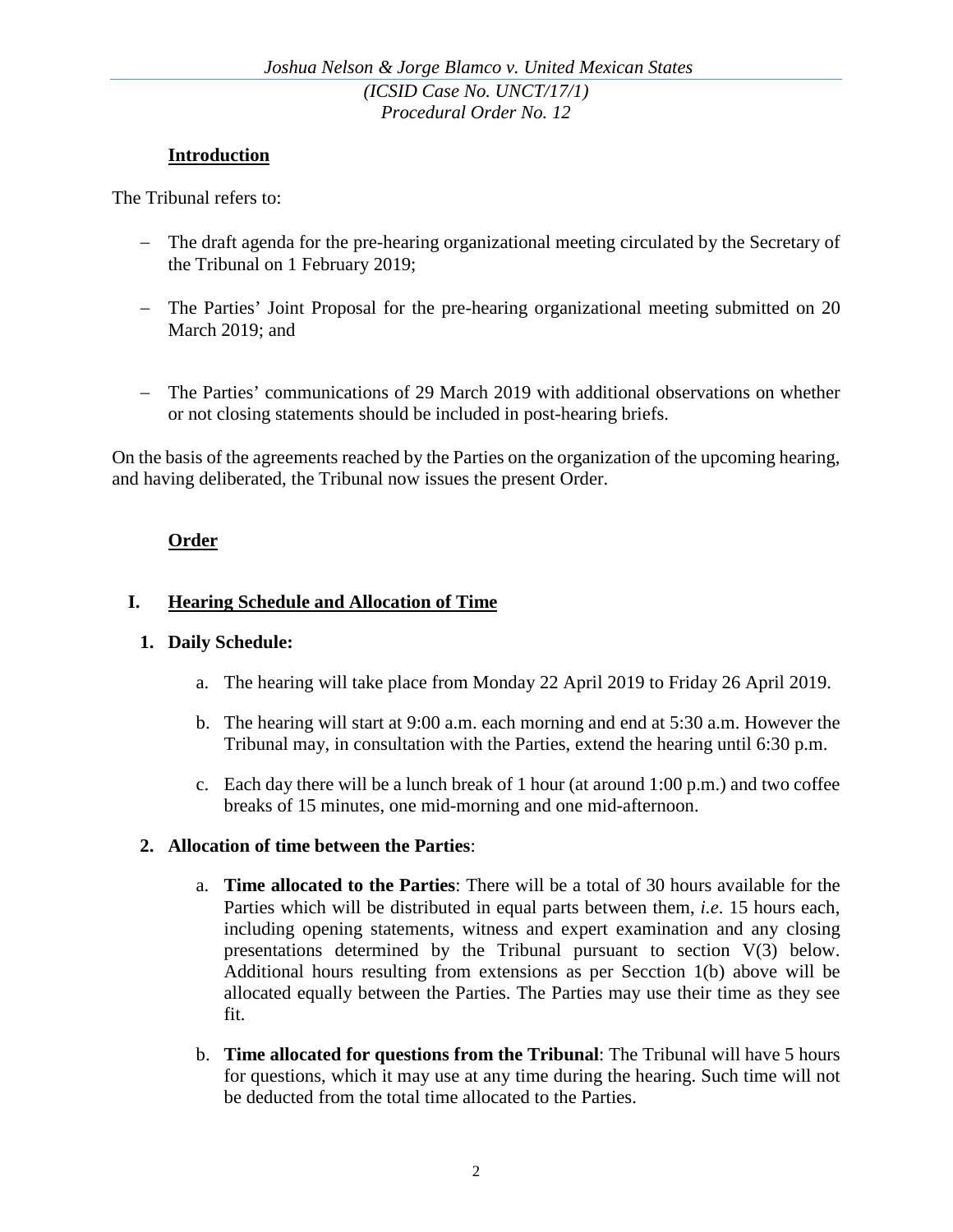- c. **Time keeping**: The Secretary of the Tribunal will keep track of time using a threeway chess clock. Any dispute over time-keeping shall be settled by the Tribunal whose decision shall be final.
- d. **Sequence of the hearing (order of presentations, order of witnesses and experts, etc.):** The order of the hearing will be as follows: i) opening statements; ii) factual witnesses, iii) legal experts, and iv) damages experts. Claimants shall deliver its opening statement first, followed by the Respondent's opening statement, following the same order for the presentation of witnesses and experts. The parties shall specify the order in which they will call their witnesses and experts by **Friday April 12, including a joint tentative daily schedule for each day of the hearing**.

## **II. Witness and Expert Examination**

- 1. **Scope and manner of witness and expert examination**: No proposed changes to Procedural Order No. 1 (Sections 21.4, 21.5 and 21.6 of Procedural Order No. 1).
- 2. **Length and format for direct-, cross- and redirect examination of witnesses/experts; possibility of re-cross**:
	- Direct: 10 minutes for witnesses; 15 minutes for experts
	- Cross: no time limit for cross-examination (45 minutes on average, as needed)
	- Redirect: no time limit for redirect examination (10 minutes on average, as needed)
	- Re-cross: Not necessary and only with leave from the Tribunal
- 3. **Witness sequestration**: Witnesses shall be sequestered until called to present testimony and will be allowed in the room after rendering testimony. The Parties have agreed to allow Messrs. Nelson and Blanco, and a representative from IFT to attend the opening presentations. In accordance with Section 21.7 of Procedural Order No. 1, experts shall be allowed in the hearing room at any time.

# **III. Hearing Materials**

1. **Visual aids, including demonstrative exhibits and PowerPoint presentations**: Hard copies of visual aids should be distributed to each Tribunal Member, the Secretary of the Tribunal, the court reporters, the interpreters and the opposing party immediately before a presentation begins. Electronic versions of all visual aids should be provided to the Tribunal, the Secretary of the Tribunal and the opposing party as early as possible and no later than the end of each day by email or on a memory stick.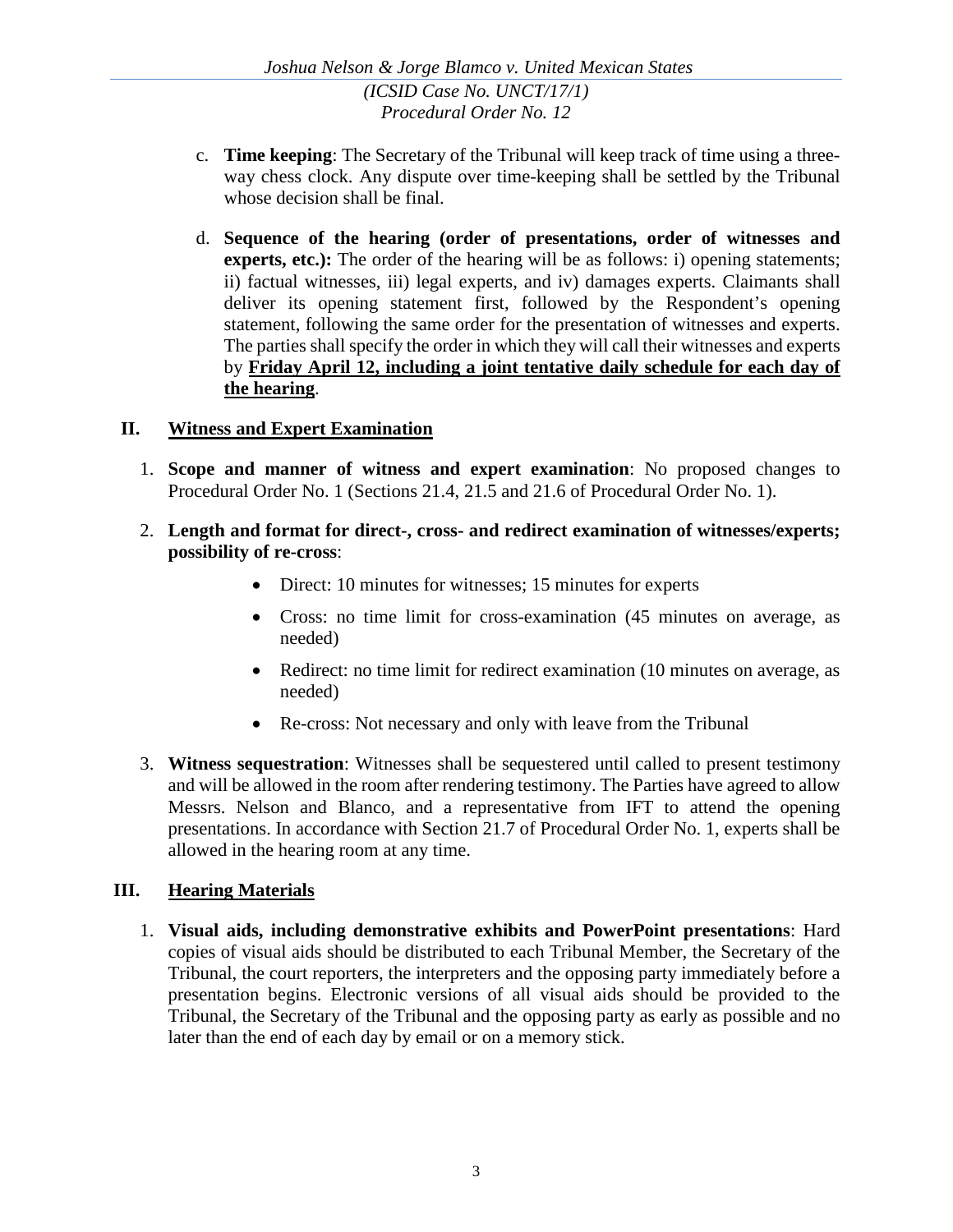- 2. **Rules on the submission of new evidence/exhibits into the record during hearing:**  Section 19.3 of Procedural Order No. 1 applies to any request to submit new evidence/exhibits into the record during the hearing.
- 3. **Hearing bundles**: A joint hearing bundle including the core documents in the case should be provided to the Tribunal and to the the Secretary of the Tribunal in hard copy at the start of the hearing. Electronic copies (with hyperlinked index) should be sent to each Member of the Tribunal and the Secretary of the Tribunal one week before the hearing, that is, **by 15 April 2019**.
- 4. **Cross-examination bundles:** If cross-examination bundles are used, they should be made available to each Tribunal Member, the Secretary of the Tribunal, the interpreters and opposing counsel immediately before each cross-examination in hard copy. Electronic copies should be provided to each Member of the Tribunal and the Secretary of the Tribunal as soon as possible and no later than at the end of each day.
- 5. **Electronic copies of case file**: Each party will produce a hyperlinked index to its pleadings, witness statements, expert reports, exhibits and authorities based on a common format. Each party's index will be uploaded by the parties to the Box by 12 April 2019 and sent in one common USB drive to the Tribunal Members and the Secretary of the Tribunal **by 12 April 2019**.

### **IV. Interpretation**

- 1. Pursuant to Sections 12.8 and 12.9 of Procedural Order No. 1, the hearing will be conducted in Spanish and English. There shall be simultaneously Spanish-English and English-Spanish interpretation throughout the hearing.
- 2. Parties will specify who is going to testify in which language pursuant the IBA rules which were adopted in para. 20.3 of PO 1.
- 3. All of the Respondent's witnesses and experts will require interpretation services, they will testify in Spanish, except for Dr. Buccirrossi that will testify in English.
- 4. The following witnesses and experts for Claimants will testify in English: Mr. Nelson, Mr. Blanco, and Dr. Dippon. The following witnesses and experts for Claimants will testify in Spanish: Mr. Bello, Mr. Sacasa, Dr. Alvarez, Mr. Soria, and Dr. Mariscal, Dr. Marquez.

# **V. Post-Hearing Briefs and Statements of Costs/Submissions on Costs**

- 1. The scope and extent of the post-hearing briefs shall be determined by the Tribunal, in consultation with the parties, at the end of the hearing.
- 2. Statements of costs/submissions on costs should be required within a reasonable time after conclusion of the hearing.